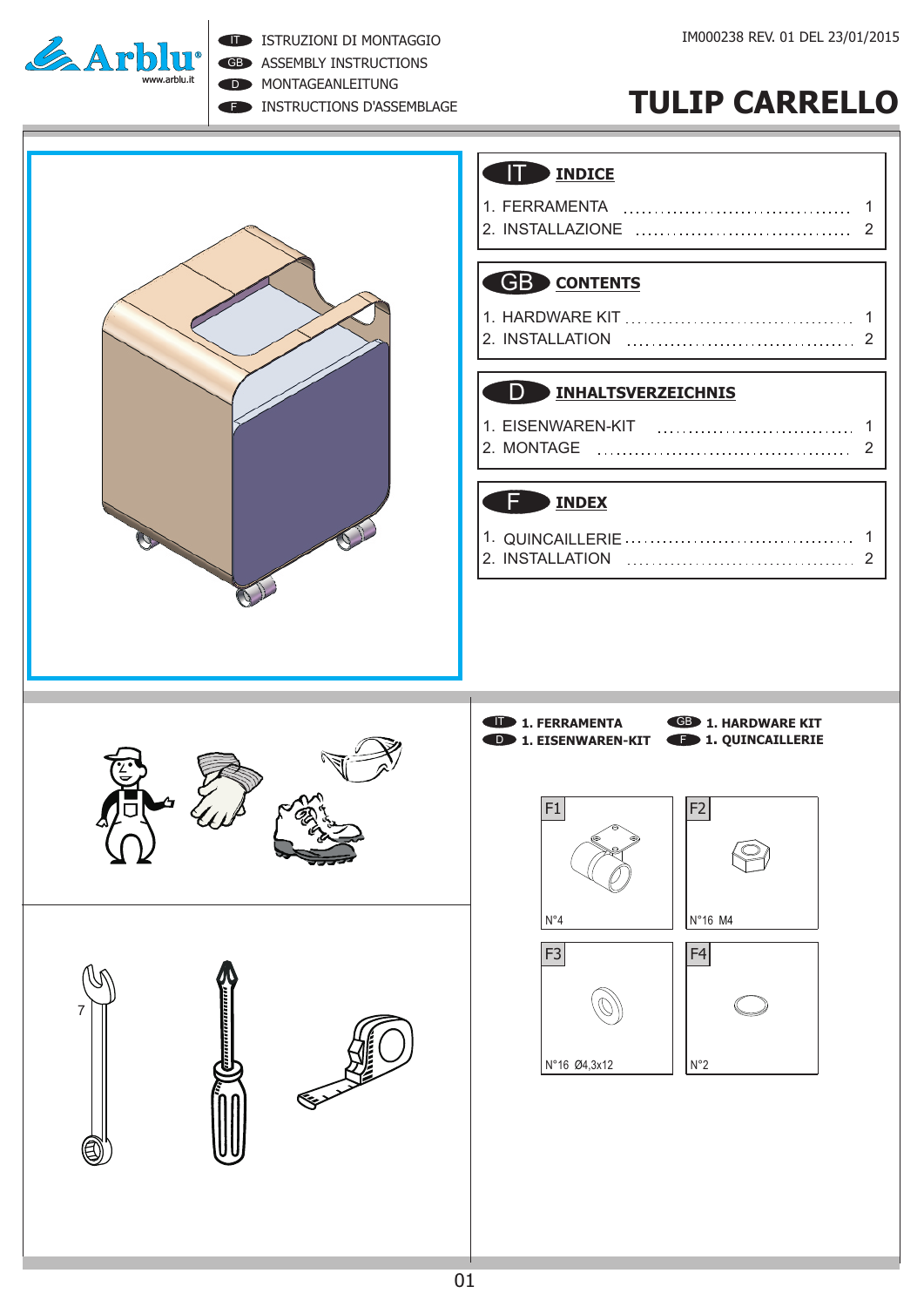

# **TULIP CARRELLO**

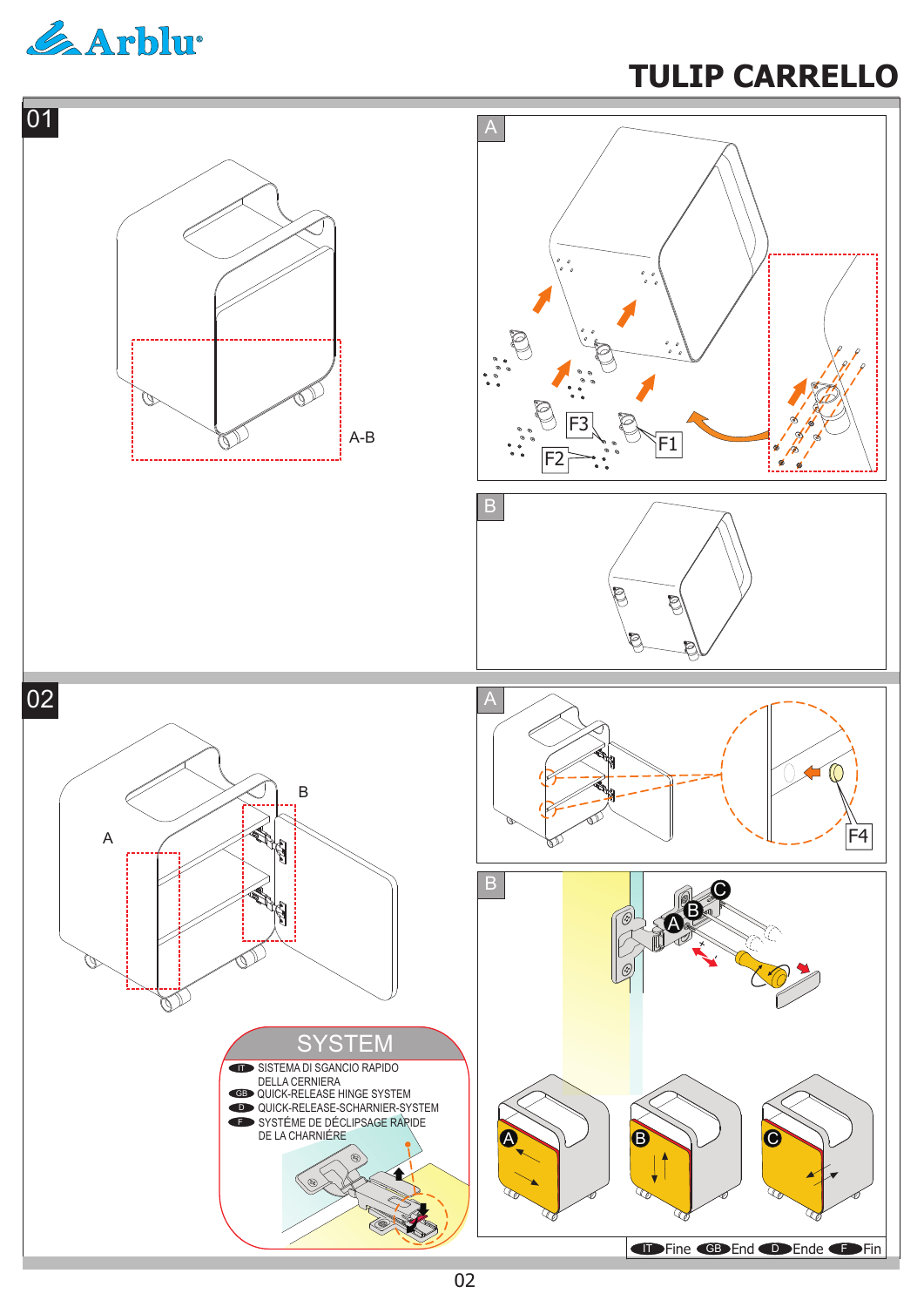

**IT SCHEDA TECNICA** 

GB TECHNICAL SHEET

FICHE TECHNIQUE D TECHNISCHES DATENBLATT

# **TULIP CARRELLO**

|              |                                                        | (LxHxP)  | Imballi/Packaging/Verpackungen/Emballages                        |                                 |                                               |                                                                              |
|--------------|--------------------------------------------------------|----------|------------------------------------------------------------------|---------------------------------|-----------------------------------------------|------------------------------------------------------------------------------|
|              | Peso (Kg)<br>Weight (Kg)<br>Gewicht (Kg)<br>Poids (Kg) |          |                                                                  |                                 |                                               |                                                                              |
| $\mathbf{1}$ | 24                                                     | 48x63x40 | Carrello/Cart on wheels/Rollcontainer/Chariot 43x55x35           |                                 |                                               |                                                                              |
|              |                                                        |          |                                                                  |                                 |                                               |                                                                              |
|              |                                                        |          |                                                                  | $\overline{1}$                  |                                               |                                                                              |
|              |                                                        |          |                                                                  |                                 |                                               |                                                                              |
|              |                                                        |          |                                                                  |                                 |                                               |                                                                              |
|              |                                                        |          |                                                                  |                                 |                                               |                                                                              |
|              |                                                        |          |                                                                  |                                 | H                                             |                                                                              |
|              |                                                        |          |                                                                  |                                 |                                               |                                                                              |
|              |                                                        |          |                                                                  |                                 |                                               |                                                                              |
|              |                                                        |          |                                                                  | 1                               |                                               |                                                                              |
|              |                                                        |          |                                                                  |                                 |                                               |                                                                              |
|              |                                                        |          |                                                                  |                                 |                                               |                                                                              |
|              |                                                        |          |                                                                  |                                 |                                               |                                                                              |
|              |                                                        |          |                                                                  |                                 |                                               |                                                                              |
| $(\top)$     | CARATTERISTICHE DIMENSIONALI                           |          | <b>ED DIMENSIONS CHARACTERISTICS D ABMESSUNGEN EIGENSCHAFTEN</b> |                                 | $\bigoplus$<br>DIMENSIONNELS CARACTÉRISTIQUES |                                                                              |
| $\mathbf{1}$ | Lunghezza<br>Larghezza                                 |          | Lenght<br>Width                                                  | Länge<br>Breite                 | Longueur<br>Largueur                          | cm.<br>cm.                                                                   |
|              | Altezza<br>Peso netto<br>Volume                        |          | Height<br>Net weight<br>Volume                                   | Höhe<br>Nettogewicht<br>Volumen | Hauteur<br>Poids net<br>Volume                | 43<br>35<br>55<br>55<br>23<br>cm.<br>$\frac{\text{kg}}{\text{m}^3}$<br>0,083 |
|              |                                                        |          |                                                                  |                                 |                                               |                                                                              |
|              |                                                        |          |                                                                  |                                 |                                               |                                                                              |
|              |                                                        |          |                                                                  |                                 |                                               |                                                                              |
|              |                                                        |          |                                                                  |                                 |                                               |                                                                              |
|              |                                                        |          |                                                                  |                                 |                                               |                                                                              |
|              |                                                        |          |                                                                  |                                 |                                               |                                                                              |
|              |                                                        |          |                                                                  |                                 |                                               |                                                                              |
|              |                                                        |          |                                                                  |                                 |                                               |                                                                              |
|              |                                                        |          |                                                                  |                                 |                                               |                                                                              |
|              |                                                        |          |                                                                  |                                 |                                               |                                                                              |
|              |                                                        |          |                                                                  |                                 |                                               |                                                                              |